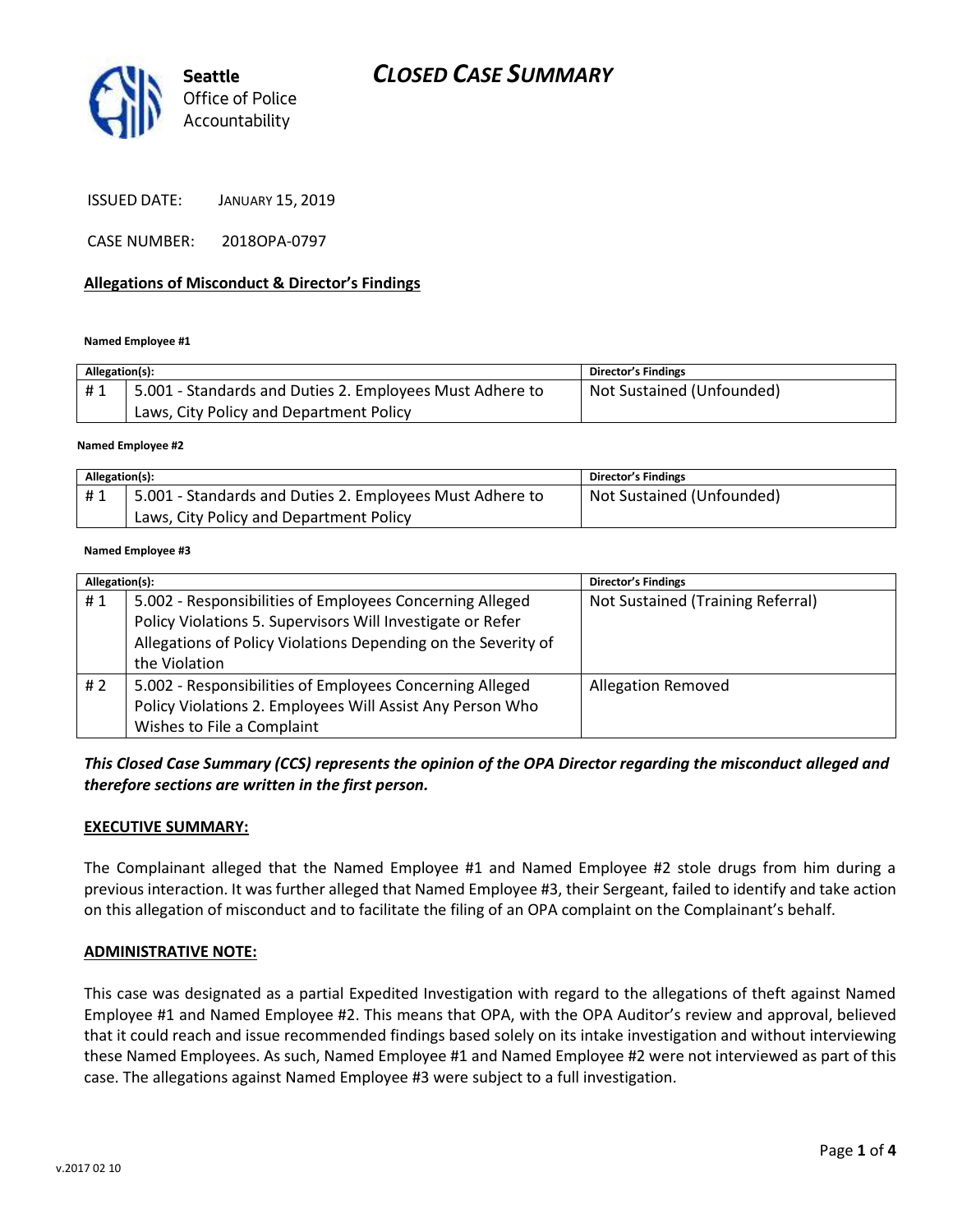

## *CLOSE CASE SUMMARY*

OPA CASE NUMBER: 2018OPA-0797

#### **ANALYSIS AND CONCLUSIONS:**

### **Named Employee #1 - Allegation #1** *5.001 - Standards and Duties 2. Employees Must Adhere to Laws, City Policy and Department Policy*

SPD Policy 5.001-POL-2 requires that employees adhere to laws, City policy, and Department policy. As discussed more fully below, the Complainant alleged that Named Employee #1 (NE#1) and Named Employee #2 (NE#2) stole his "stones."

Based on OPA's review of the totality of the evidence, there is no support for the allegation that NE#1 and NE#2 stole the Complainant's property. Notably, OPA tried to contact the Complainant on multiple occasions to allow him to provide evidence proving this allegation. However, he chose not to respond to OPA and, thus, failed to proffer any evidence other than his unsubstantiated statement. For these reasons, I recommend that this allegation be Not Sustained – Unfounded as against both NE#1 and NE#2.

### Recommended Finding: **Not Sustained (Unfounded)**

### **Named Employee #2 - Allegation #1** *5.001 - Standards and Duties 2. Employees Must Adhere to Laws, City Policy and Department Policy*

For the same reasons as stated above (*see* Named Employee #1, Allegation #1), I recommend that this allegation be Not Sustained – Unfounded.

Recommended Finding: **Not Sustained (Unfounded)**

### **Named Employee #3 - Allegation #1**

## *5.002 - Responsibilities of Employees Concerning Alleged Policy Violations 5. Supervisors Will Investigate or Refer Allegations of Policy Violations Depending on the Severity of the Violation*

At the time of his arrest, the Complainant stated to NE#1 and NE#2: "you guys stole my stones last time…I made a report." NE#1 and NE#2 asked the Complainant whether he wanted to speak with a supervisor and informed him that their Sergeant, Named Employee #3 (NE#3), was there. NE#2 then told NE#3: "he wants to talk to you about us stealing his stones." NE#3 spoke to the Complainant and, during that conversation, the Complainant stated that he was injured. NE#3's discussion with the Complainant centered around that injury and the force that was used on him. NE#3 did not ask the Complainant any questions concerning the theft of his "stones." NE#3 further did not ask the Complainant whether he wanted to file an OPA complaint or refer the Complainant's allegations of theft to OPA.

SPD Policy 5.002-POL-5 requires supervisors who become aware of a potential policy violation to investigate or refer the allegations depending on their severity. Minor allegations of misconduct may be investigated by a supervisor, while allegations of serious misconduct – such as theft or other criminal acts – must be referred to OPA. (SPD Policy 5.002-POL-5.)

At his OPA interview, NE#3 acknowledged that he did not ask any questions of the Complainant concerning the alleged theft. In explaining why he did not do so, he stated: "I don't think I was processing the information they had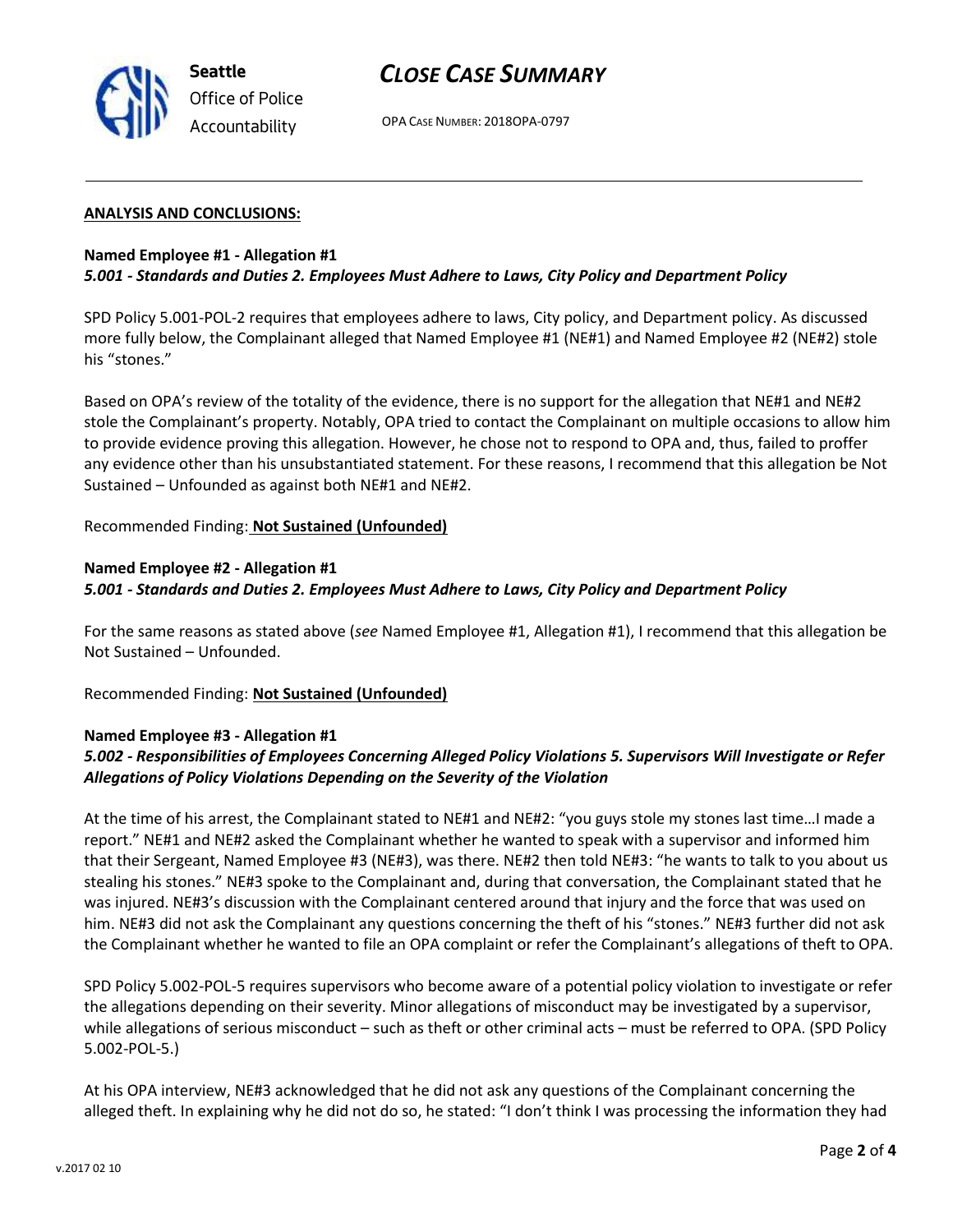

# *CLOSE CASE SUMMARY*

OPA CASE NUMBER: 2018OPA-0797

given me. I had a lot on my plate." NE#3 said that, prior to his screening of this incident, his ICV system was malfunctioning and he was trying to troubleshoot it. He further characterized the scene he was supervising as complex, with multiple subjects, injuries to both the detainees and officers, the potential that the detainees had swallowed drugs, and a Type II use of force that needed to be investigated. He explained that the ongoing ICV malfunction, when combined with the significant responsibilities on his shoulders as the supervisor on scene and the complexity of this incident, was overwhelming. He stated: "I can multitask, like the best of them. There reaches a saturation point where you don't process like you need to. I think that's pretty human."

The BWV of this incident corroborates NE#3's statements at his OPA interview. The video established that NE#3 was dealing with multiple different responsibilities at the time the alleged theft was mentioned to him. He first spoke to NE#1, including regarding NE#1's injuries. Virtually immediately thereafter, another officer got NE#3's attention and informed him that the Complainant had reportedly swallowed narcotics and was not feeling well. NE#3 began walking towards the Complainant and NE#2 told him about the allegation of the theft of "stones." NE#3, apparently not following the conversation, replied: "stole what?" NE#2 stated: "stones or something, I'm not sure…" NE#2's response to NE#3 was interrupted by another officer who told NE#3 that the female subject (who was taken into custody with the Complainant) had also swallowed narcotics and asked for guidance on how to handle the situation. 16 seconds after he was briefly informed of the theft of "stones," and with interruptions throughout, NE#3 began speaking with the Complainant and quickly moved to a discussion of the Complainant's injuries. Notably, at his OPA interview, NE#1 stated that the first time he recognized that this allegation was made was the date of the interview.

Given how quickly this situation unfolded and given the fact that NE#3 genuinely did not appear to recognize the nature of what NE#2 told him, I find that he did not violate Department policy in this instance, even though he failed to investigate and report an allegation of criminal activity on the part of NE#1 and NE#2.

As is clear from his OPA interview, NE#3 is passionate about his work and wants to perform his job competently. He further expressed significant frustration with this incident and, in his opinion, the unrealistic expectations placed on him as a supervisor. I agree that officers and sergeants are expected to perform numerous very difficult tasks, sometimes simultaneously, and are often under pressure when doing so. They are then held to a high standard by the Department and OPA. I imagine that this can be overwhelming and, at times, disheartening. Perfection is impossible, particularly in a job as fast-evolving, uncertain, and reliant on human nature as policing. Moreover, the goal of the disciplinary system is not, and should not be, to punish officers for failing to be infallible. Instead, it is to identify mistakes and to address situations that could have been handled better and to try to fix them in the future. This is done by teaching and supporting officers and by putting them in a place where they can succeed. At times, this may include pointing out small deficiencies or Monday morning quarterbacking; however, this is done with the interests of the officers, the Department, and the community in mind, and is purposed to constantly improve the Department.

To that end, I recommend that NE#3 receive a Training Referral rather than a Sustained finding. This is the case even though, as NE#3 recognized at his OPA interview, there is likely no training that could have made NE#3 multi-task better in this instance. However, I hope NE#3 is committed to improving, even though he has been a SPD employee for approximately 23 years, and takes this opportunity to do so.

• **Training Referral**: NE#3 should be counseled by his chain of command concerning this incident. NE#3's supervisor should discuss some techniques NE#3 could potentially have utilized to identify and investigate